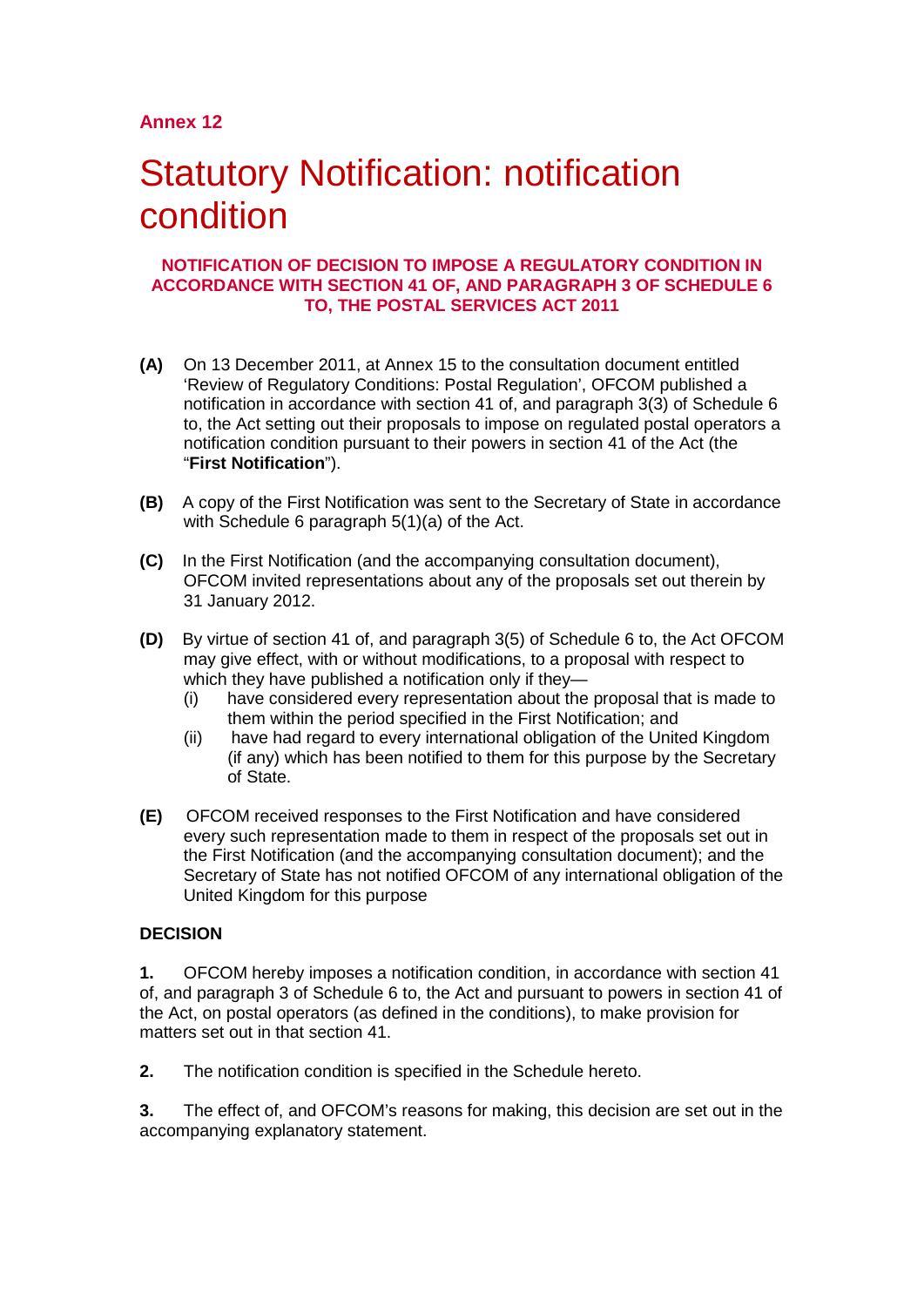#### **OFCOM'S DUTIES AND LEGAL TESTS**

**4.** OFCOM is satisfied that this proposal satisfies the general test in paragraph 1 of Schedule 6 to the Act.

**5.** In making this decision, OFCOM has considered and acted in accordance with its principal duty in section 29 of the Act and its general duties in section 3 of the Communications Act 2003.

#### **INTERPRETATION**

- **6.** Except insofar as the context otherwise requires, words or expressions shall have the meaning assigned to them in this Notification and otherwise any word or expression shall have the same meaning as it has been ascribed for the purpose of Part 3 of the Act.
- **7.** In this Notification—
	- (a) "**Act**" means the Postal Services Act 2011 (c.5); and
	- (b) "**First Notification**" has the meaning given to it in recital (A) above.
- **8.** For the purpose of interpreting this Notification—
	- (a) headings and titles shall be disregarded;
	- (b) expressions cognate with those referred to in this Notification shall be construed accordingly;
	- (c) the Interpretation Act 1978 (c. 30) shall apply as if this Notification were an Act of Parliament.
- **9.** The Schedule to this Notification shall form part of this Notification.

**10.** Unless otherwise is stated in that Schedule, this Notification shall take effect on 1 April 2012.

#### Signed by **Daniel Gordon**

Janiel God

#### **Competition Policy Director**

A person duly authorised by Ofcom under paragraph 18 of the Schedule to the Office of Communications Act 2002

#### **27 March 2012**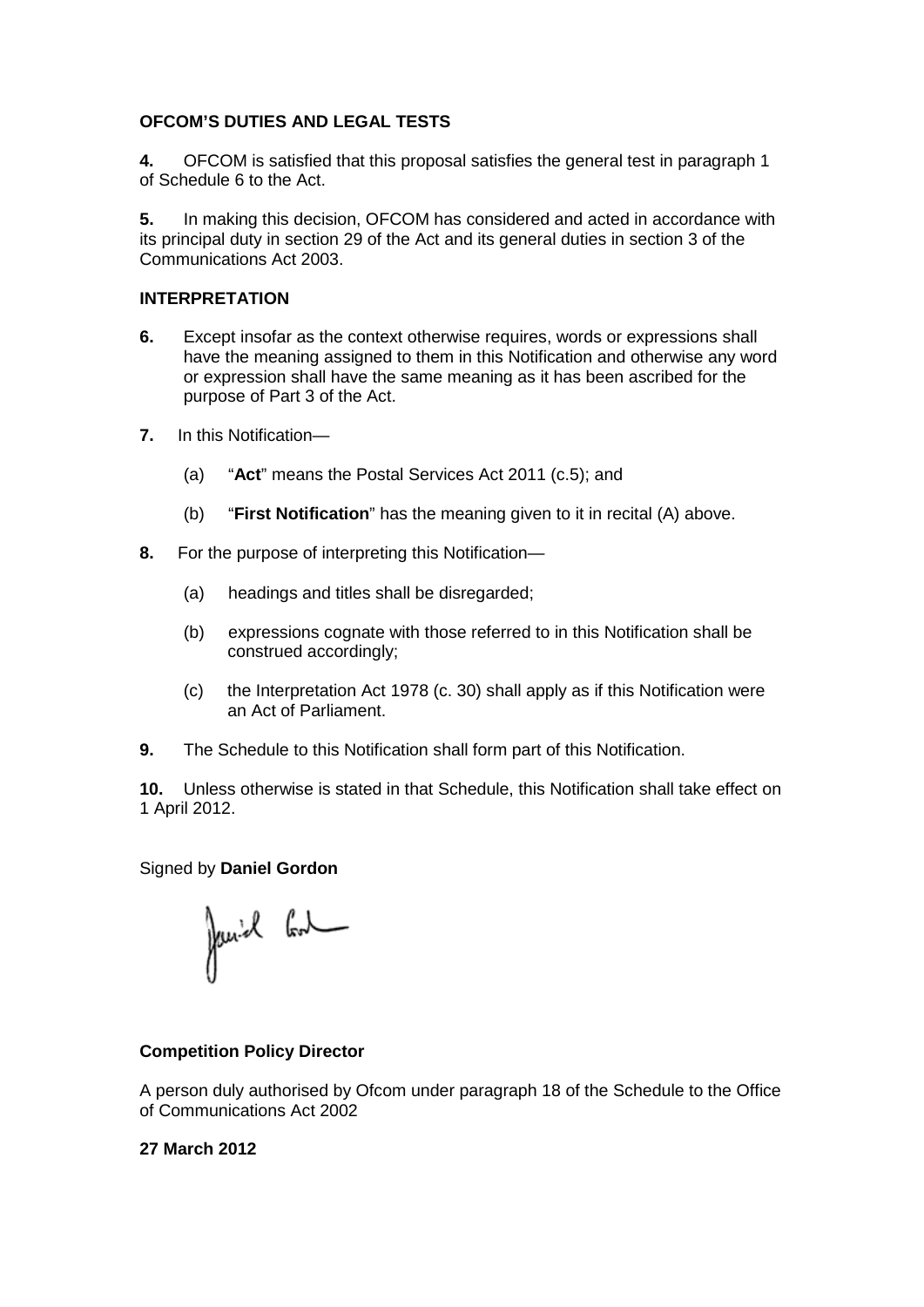# **SCHEDULE**

### **NOTIFICATION CONDITION 1**

# **1.1 Application, Definitions and Interpretation**

| N1.1.1 | This Notification Condition shall apply to any person who is<br>providing, or is intending to provide, a service within the scope<br>of the universal service of a description specified in Condition<br>N1.2.1 of this Notification Condition. |                                                                                                                                                                                                                                                                                                  |  |
|--------|-------------------------------------------------------------------------------------------------------------------------------------------------------------------------------------------------------------------------------------------------|--------------------------------------------------------------------------------------------------------------------------------------------------------------------------------------------------------------------------------------------------------------------------------------------------|--|
| N1.1.2 | In this Notification Condition-<br>(a) "Act" means the Postal Services Act 2011 (c.5);                                                                                                                                                          |                                                                                                                                                                                                                                                                                                  |  |
|        |                                                                                                                                                                                                                                                 |                                                                                                                                                                                                                                                                                                  |  |
|        |                                                                                                                                                                                                                                                 | (b) "letters" has the same meaning as set out in section<br>65(1) of the Act save that it does not include postal<br>packets as defined in subsection (b) of that<br>definition;                                                                                                                 |  |
|        |                                                                                                                                                                                                                                                 | (c) "letters business" has the same meaning as set out in<br>section 41(7) of the Act, save that the meaning of<br>"letters" in that definition shall have the meaning set<br>out in this Notification Condition;                                                                                |  |
|        |                                                                                                                                                                                                                                                 | (d) "Relevant Period" means any period of three<br>consecutive months.                                                                                                                                                                                                                           |  |
| N1.1.3 | For the purpose of interpreting this Notification Condition-                                                                                                                                                                                    |                                                                                                                                                                                                                                                                                                  |  |
|        | (a)                                                                                                                                                                                                                                             | except in so far as the context otherwise requires,<br>words or expressions shall have the meaning<br>assigned to them in paragraph 2 of this Part above<br>and otherwise any word or expression shall have the<br>same meaning as it has been ascribed for the<br>purpose of Part 3 of the Act; |  |
|        | (b)                                                                                                                                                                                                                                             | headings and titles shall be disregarded;                                                                                                                                                                                                                                                        |  |
|        | (c)                                                                                                                                                                                                                                             | expressions cognate with those referred to in this<br>Notification Condition shall be construed<br>accordingly; and                                                                                                                                                                              |  |
|        | (d)                                                                                                                                                                                                                                             | the Interpretation Act 1978 (c. 30) shall apply as if<br>this Notification Condition were an Act of Parliament.                                                                                                                                                                                  |  |

# **1.2. Requirement to notify intention to provide specified delivery services**

| N <sub>1</sub> .2.1 | Any person must give written notice to OFCOM at least three  |  |  |
|---------------------|--------------------------------------------------------------|--|--|
|                     | months before the person intends to do any of the following: |  |  |